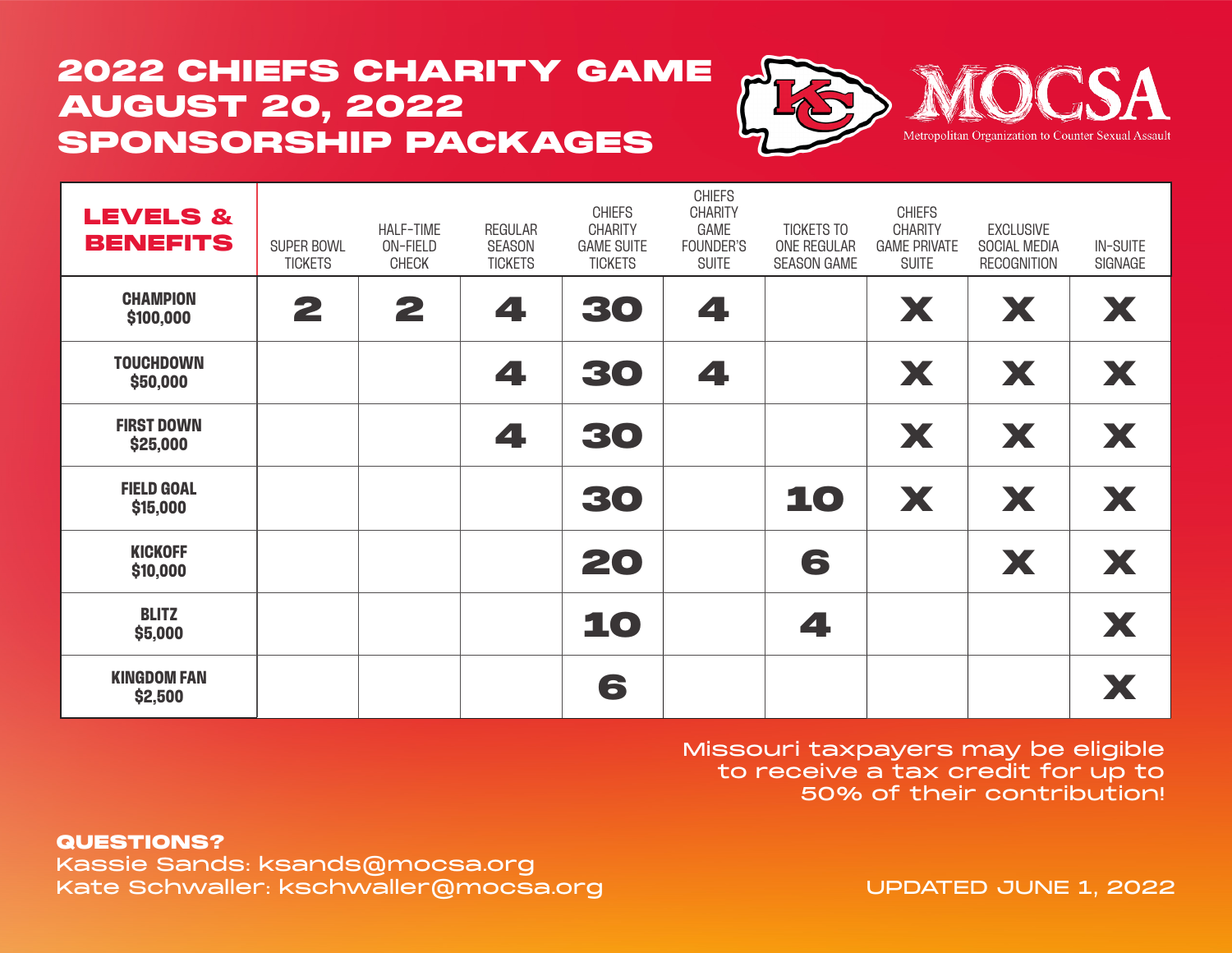# 2022 CHIEFS CHARITY GAME AUGUST 20, 2022 SPONSORSHIP DETAILS



#### \$100,000 CHAMPION **EVENT BENEFITS:**

- Super Bowl tickets for 2
- 2022 regular Chiefs season tickets for 4
- Private suite for 30 and Founder's Suite access for 4 at the Chiefs Charity Game, including food and beverage\*
- Half-time on-field check presentation for 2
- Signed Chiefs memorabilia

### **MARKETING BENEFITS:**

- Listed as Champion Sponsor
- Recognition on event publicity
- Logo included on event banner
- Featured in 3 exclusive social media posts
- In-suite signage/logo placement
- Additional marketing opportunities during the year

## \$50,000 TOUCHDOWN **EVENT BENEFITS:**

- 2022 regular Chiefs season tickets for 4
- Private suite for 30 and Founder's Suite access for 2 at the Chiefs Charity Game, including food and beverage\*

## **MARKETING BENEFITS:**

- Recognition on event publicity
- Logo included on event banner
- Featured in 3 exclusive social media posts
- In-suite signage/logo placement

#### \$25,000 FIRST DOWN **EVENT BENEFITS:**

- 2022 regular Chiefs season tickets for 2
- Private suite for 30 at the Chiefs Charity Game, including food and beverage\*

### **MARKETING BENEFITS:**

- Recognition on event publicity
- Logo included on event banner
- Featured in 2 exclusive social media posts
- In-suite signage/logo placement

## \$15.000 FIELD GOAL **EVENT BENEFITS:**

- 10 tickets to one 2022 Kansas City Chiefs regular season game
- Private suite for 30 at the Chiefs Charity Game, including food and beverage\*

#### **MARKETING BENEFITS:**

- Recognition on event publicity
- Logo included on event banner
- Featured in 2 exclusive social media posts
- In-suite signage/logo placement

## \$10,000 KICKOFF **EVENT BENEFITS:**

- 6 tickets to one 2022 Kansas City Chiefs regular season game
- Suite tickets for 20 at the Chiefs Charity Game, including food and beverage\*

## **MARKETING BENEFITS:**

- Recognition on event publicity
- Logo included on event banner
- Featured in 2 exclusive social media posts
- In-suite signage/logo placement

## \$5,000 BLITZ **EVENT BENEFITS:**

- 4 tickets to one 2022 Kansas City Chiefs regular season game
- Suite tickets for 10 at the Chiefs Charity Game, including food and beverage\*

## **MARKETING BENEFITS:**

- Recognition on event publicity
- Logo included on event banner
- Social media acknowledgment
- In-suite signage/logo placement

## \$2,500 KINGDOM FAN **EVENT BENEFITS:**

• Suite tickets for 6 at the Chiefs Charity Game, including food and beverage\*

#### **MARKETING BENEFITS:**

- Recognition on event publicity
- Logo included on event banner
- Social media acknowledgment
- In-suite signage/logo placement

\* Food and beverage upgrades available for additional charge

QUESTIONS? Kassie Sands: ksands@mocsa.org Kate Schwaller: kschwaller@mocsa.org UPDATED JUNE 1, 2022